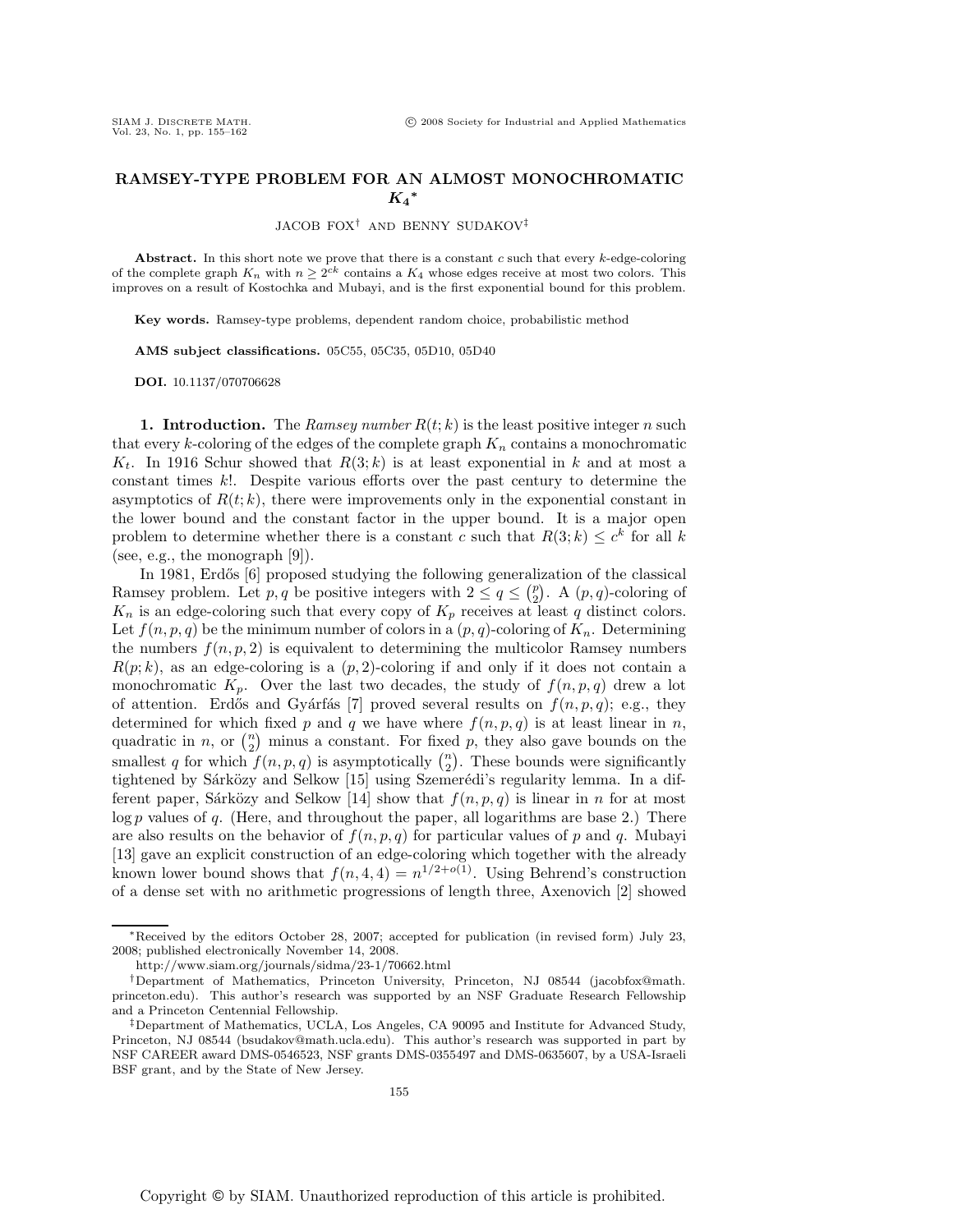that  $\frac{1+\sqrt{5}}{2}n-3 \le f(n, 5, 9) \le 2n^{1+c/\sqrt{\log n}}$ . These examples demonstrate that special cases of  $f(n, n, a)$  lead to many interesting problems cases of  $f(n, p, q)$  lead to many interesting problems.

As was pointed out by Erdős and Gyárfás [7], one of the most intriguing problems among the small cases is the behavior of  $f(n, 4, 3)$ . This problem can be rephrased in terms of another more convenient function. Let  $g(k)$  be the largest positive integer n for which there is a k-edge-coloring of  $K_n$ , in which every  $K_4$  receives at least three colors, i.e., for which  $f(n, 4, 3) \leq k$ . Restated,  $g(k) + 1$  is the smallest positive integer n for which every k-edge-coloring of the edges of  $K_n$  contains a  $K_4$  that receives at most two colors. In 1981, Erdős [6] showed that  $g(k)$  is superlinear in k by an easy application of the probabilistic method. Later, Erdős and Gyárfás used the Lovász local lemma to show that  $g(k)$  is at least quadratic in k. Mubayi [12] improved these bounds substantially, showing that  $g(k) \geq 2^{c(\log k)^2}$  for some absolute positive constant c. On the other hand, the progress on the upper bound was much slower. Until very recently, the best result was of the form  $g(k) < k^{ck}$  for some constant c, which follows trivially from the multicolor  $k$ -color Ramsey number for  $K_4$ . This bound was improved by Kostochka and Mubayi [10], who showed that  $g(k) < (\log k)^{ck}$  for some constant c. Here we further extend their neat approach and obtain the first exponential upper bound for this problem.

THEOREM 1.1. *For*  $k > 2^{100}$ *, we have*  $g(k) < 2^{2000k}$ *.* 

While it is a longstanding open problem to determine whether  $R(t; k)$  grows faster than exponential in  $k$ , it is not difficult to prove an exponential upper bound if we restrict the colorings to those that do not contain a rainbow  $K_s$  for fixed s. Let  $M(k, t, s)$  be the minimum n such that every k-edge-coloring of  $K_n$  has a monochromatic  $K_t$  or a rainbow  $K_s$ . Axenovich and Iverson [4] showed that  $M(k, t, 3) \leq 2^{kt^2}$ . We improve on their bound by showing that  $M(k, t, s) \leq s^{4kt}$  for all  $k, t, s$ . In the other direction, we prove that for all positive integers k and t with k even and  $t \geq 3$ ,  $M(k, t, 3) \geq 2^{kt/4}$ , thus determining  $M(k, t, 3)$  up to a constant factor in the exponent.

The rest of this paper is organized as follows. In the next section, we prove our main result, Theorem 1.1. In section 3, we study the Ramsey problem for colorings without rainbow  $K_s$ . The last section of this note contains some concluding remarks. Throughout the paper, we systematically omit floor and ceiling signs whenever they are not crucial for the sake of clarity. We also do not make any serious attempt to optimize absolute constants in our statements and proofs.

**2. Proof of Theorem 1.1.** Our proof develops further on ideas in [10]. Like the Kostochka–Mubayi proof, we show that the  $K_4$  we find is monochromatic or is a  $C_4$  in one color and a matching in the other color. Call a coloring of  $K_t$  *rainbow* if all  $\binom{t}{2}$  edges have different colors. Let  $g(k, t)$  be the largest positive integer n such that there is a k-edge-coloring of  $K_n$  with no rainbow  $K_t$ , and in which the edges of every  $K_4$  have at least three colors. We will study  $g(k)$  by investigating the behavior of  $q(k, t)$ .

Before jumping into the details of the proof of Theorem 1.1, we first outline the proof idea. Note that  $g(k) = g(k, k)$  for  $k > 2$  as a rainbow  $K_k$  would use  $\binom{k}{2} > k$ colors. We give a recursive upper bound on  $g(k, t)$  which implies Theorem 1.1. We first prove a couple of lemmas which show that in any k-edge-coloring without a rainbow  $K_t$ , there are many vertices that have large degree in some color i. We then apply a simple probabilistic lemma to find a large subset  $V_2$  of vertices such that every vertex subset of size d (with  $d \ll t$ ) has many common neighbors in color i. We use this to get an upper bound on  $g(k, t)$  as follows. Consider a k-edge-coloring of  $K_n$  with  $n = g(k, t)$  without a rainbow  $K_t$  and with every  $K_4$  containing at least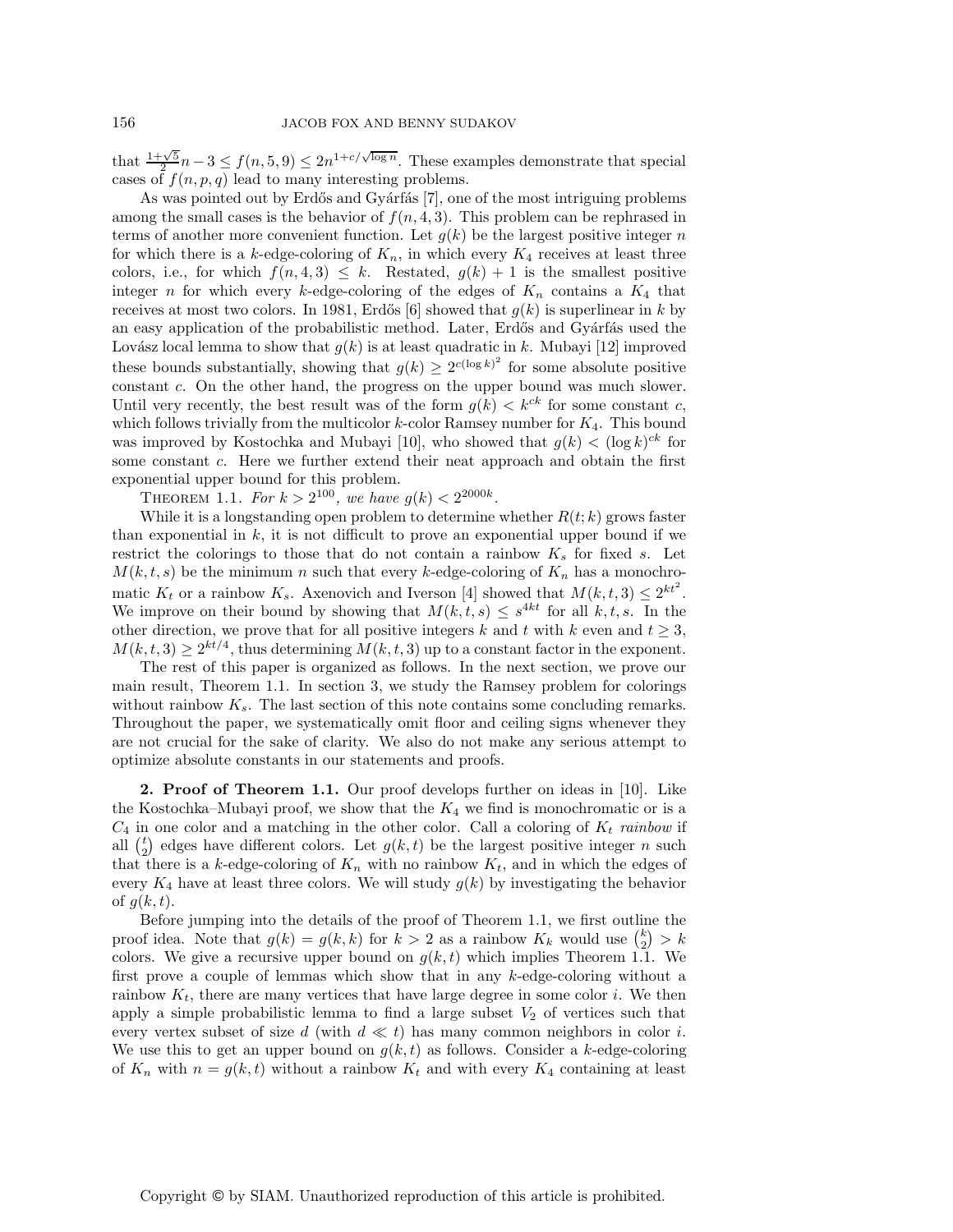three colors. There are two possible cases. If there is no rainbow  $K_d$  in the set  $V_2$ , then we obtain an upper bound on  $g(k, t)$  using the fact that  $|V_2|$  has size at most  $g(k, d)$ . If there is a set  $R \subset V_2$  of d vertices which forms a rainbow  $K_d$ , then the  $\binom{d}{2}$  colors that appear in this rainbow  $K_d$  cannot appear in the edges inside the set  $\overline{N}_i(R)$  of vertices that are adjacent to every vertex in R in color *i*, for otherwise we would obtain a  $K_4$  having at most two colors (the color i and the color that appears in both R and in  $N_i(R)$ ). In this case we obtain an upper bound on  $g(k, t)$  using the fact that  $|N_i(R)| \leq g(k - {d \choose 2}, t)$ . Finally, if the coloring has no rainbow  $K_d$  with d constant, it is easy to show an exponential upper bound.

For an edge-coloring of  $K_n$ , a vertex x, and a color i, let  $d_i(x)$  denote the degree of vertex  $x$  in color  $i$ . Our first lemma shows that if, for every vertex  $x$  and color  $i$ ,  $d_i(x)$  is not too large, then the coloring contains many rainbow cliques.

LEMMA 2.1. *If an edge-coloring of the complete graph*  $K_n$  *satisfies*  $d_i(x) \leq \delta n$  *for*  $each \ x \in V(K_n)$  *and each color i, then this coloring has at most*  $\frac{5}{8} \delta t^4 {n \choose t}$  *nonrainbow* conjes of K. *copies of*  $K_t$ .

*Proof.* If a  $K_t$  is not rainbow, then it has two adjacent edges of the same color or two nonadjacent edges of the same color. We will use this fact to give an upper bound on the number of  $K_t$ 's that are not rainbow.

Let  $\nu(i, t, n)$  be the number of copies of  $K_t$  in  $K_n$  in which there are at least two adjacent edges of color i. To bound the number of such  $K_t$  we can first choose the vertex, then the two edges with color  $i$  incident to this vertex and then the remaining  $t-3$  vertices. Hence, the number of  $K_t$ 's for which there is a vertex with degree at least two in some color is at most

$$
\sum_{i} \nu(i, t, n) \le \sum_{i} \sum_{x \in V} {d_i(x) \choose 2} {n-3 \choose t-3} \le n\delta^{-1} {\delta n \choose 2} {n-3 \choose t-3}
$$

$$
\le \frac{\delta n^3}{2} \left(\frac{t}{n}\right)^3 {n \choose t} = \frac{1}{2}\delta t^3 {n \choose t}.
$$

Here we used the fact that  $\sum_i \binom{d_i(x)}{2} \leq \delta^{-1} \binom{\delta n}{2}$ and the function  $f(y) = \binom{y}{2}$  is convex. ), since  $d_i(x) \leq \delta n$ ,  $\sum_i d_i(x) = n - 1$ ,

Let  $\psi(i, t, n)$  be the number of copies of  $K_t$  in  $K_n$  in which there is a matching of size at least two in color i. Let  $e_i$  denote the number of edges of color i. Since

$$
e_i \le \frac{n}{2} \max_{x \in V} d_i(x) \le \frac{\delta}{2} n^2,
$$

then the number of  $K_t$ 's in which there is a matching of size at least two in some color is at most

$$
\sum_{i} \psi(i, t, n) \le \sum_{i} {e_i \choose 2} {n-4 \choose t-4} \le \delta^{-1} { \delta n^2/2 \choose 2} {n-4 \choose t-4} \le \frac{\delta t^4}{8} {n \choose t},
$$

where again we used the convexity of the function  $f(y) = \binom{y}{2}$  together with  $e_i \leq \delta n^2/2$ and  $\sum_i e_i \leq n^2/2$ . Hence, the number of  $K_t$ 's which are not rainbow is at most  $\frac{1}{2}\delta t^3(\overline{n})^2 + \frac{1}{8}\delta t^4(\overline{n}) \leq \frac{5}{8}\delta t^4(\overline{n})$ , completing the proof.<br>For the proof of Theorem 1.1, we do not need

For the proof of Theorem 1.1, we do not need the full strength of this lemma since we will use only the existence of at least one rainbow  $K_t$ . We also would like to mention the following stronger result. Call an edge-coloring m*-good* if each color appears at most m times at each vertex. Let  $h(m, t)$  denote the minimum n such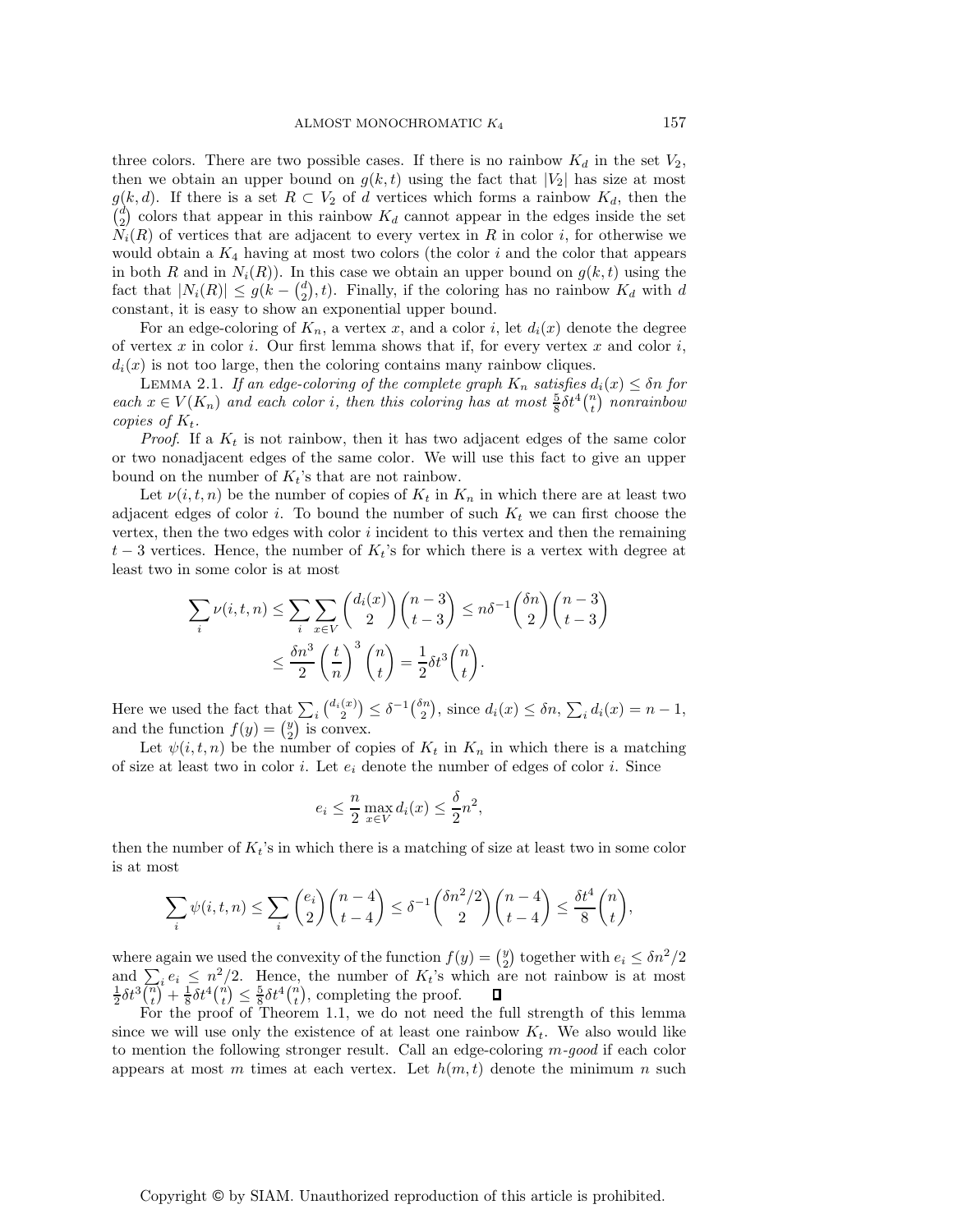that every m-good edge-coloring of  $K_n$  contains a rainbow  $K_t$ . The above lemma demonstrates that  $h(m, t)$  is at most  $mt^4$ . It is shown by Alon et al. [1] that there are constant positive constants  $c_1$  and  $c_2$  such that

$$
c_1mt^3/\log t \le h(m,t) \le c_2mt^3/\log t.
$$

The following easy corollary of Lemma 2.1 demonstrates that in every  $k$ -edgecoloring without a rainbow  $K_t$ , there is a color and a large set of vertices which have large degree in that color.

COROLLARY 2.2. In every k-edge-coloring of  $K_n$  without a rainbow  $K_t$ , there is a *subset*  $V_1 \subset V(K_n)$  *with*  $|V_1| \geq \frac{n}{2k}$  *and a color i such that*  $d_i(x) \geq \frac{n}{2t^4}$  *for each vertex*  $x \in V_1$  $x \in V_1$ .

*Proof.* Let  $V' \subset V(K_n)$  be those vertices x for which there is a color i such that  $d_i(x) \geq \frac{n}{2t^4}$ .<br>Case 1:  $|V'| < n/2$ . In this case, letting  $V'' = V(K_n) \setminus V'$ ,  $|V''| \geq n/2$  and no

vertex in V'' has degree at least  $\frac{n}{2t^4} \leq |V''|/t^4$  in any given color. By Lemma 2.1 applied to the coloring of  $K_n$  restricted to V'' with  $\delta = t^{-4}$ , there are at least  $\frac{3}{8} {|\mathcal{V}''| \choose t}$ rainbow  $K_t$ 's, contradicting the assumption that the coloring is free of rainbow  $K_t$ 's.

Case 2:  $|V'| \ge n/2$ . In this case, by the pigeonhole principle, there is a color i and at least  $\frac{n}{2k}$  vertices x for which  $d_i(x) \geq \frac{n}{2t^4}$ , completing the proof.<br>The following lemma is essentially the same as results in [11] and 0

The following lemma is essentially the same as results in [11] and [16]. Its proof uses a probabilistic argument commonly referred to as dependent random choice, which appears to be a powerful tool in proving various results in Ramsey theory (see, e.g., [8] and its references). In a graph G, the *neighborhood*  $N(v)$  of a vertex v is the set of vertices adjacent to v. For a vertex subset U of a graph G, the *common neighborhood*  $N(U)$  is the set of vertices adjacent to all vertices in U.

LEMMA 2.3. Let  $G = (V, E)$  be a graph with n vertices and let  $V_1 \subset V$  be a subset *with*  $|V_1| = m$  *in which each vertex has degree at least*  $\alpha n$ *. If*  $\beta \leq m^{-d/h}$ *, then there is a subset*  $V_2 \subset V_1$  *with*  $|V_2| \ge \alpha^h m - 1$  *such that every d-tuple in*  $V_2$  *has at least*  $\beta n$ *common neighbors.*

*Proof.* Let  $U = \{x_1, \ldots, x_h\}$  be a subset of h random vertices from V chosen uniformly with repetitions, and let  $V'_1 = N(U) \cap V_1$ . We have

$$
\mathbb{E}[|V_1'|] = \sum_{v \in V_1} \mathbf{Pr}(v \in N(U)) = \sum_{v \in V_1} \left(\frac{|N(v)|}{n}\right)^h \ge \alpha^h m.
$$

The probability that a given set  $W \subset V_1$  of vertices is contained in  $V'_1$  is  $\left(\frac{|N(W)|}{n}\right)h$ .<br>Z denote the number of d tuples in  $V'_1$  with less than  $\beta n$  common pointbors. So Let Z denote the number of d-tuples in  $V'_1$  with less than  $\beta n$  common neighbors. So

$$
\mathbb{E}[Z] = \sum_{W \subset V_1, |W| = d, |N(W)| < \beta n} \mathbf{Pr}(W \subset V_1') \le \binom{m}{d} \beta^h \le m^d \beta^h \le 1.
$$

Hence, the expectation of  $|V_1'| - Z$  is at least  $\alpha^h m - 1$  and thus, there is a choice  $U_0$  for  $U_0$  and the corresponding value of  $|V'| - Z$  is at least  $\alpha^h m - 1$ . For every d tuple U such that the corresponding value of  $|V_1'| - Z$  is at least  $\alpha^h m - 1$ . For every d-tuple  $D$  of vertices of  $V'$  with less than  $\beta n$  common pointbors, delete a vertex  $v_n \in D$ D of vertices of  $V_1'$  with less than  $\beta n$  common neighbors, delete a vertex  $v_D \in D$ <br>from  $V'$ . Letting  $V_0$  be the resulting set it is clear that  $V_0$  has the desired properties. from  $V_1'$ . Letting  $V_2$  be the resulting set, it is clear that  $V_2$  has the desired properties,<br>completing the proof completing the proof.

The proof of the next lemma uses the standard pigeonhole argument together with Lemma 2.1.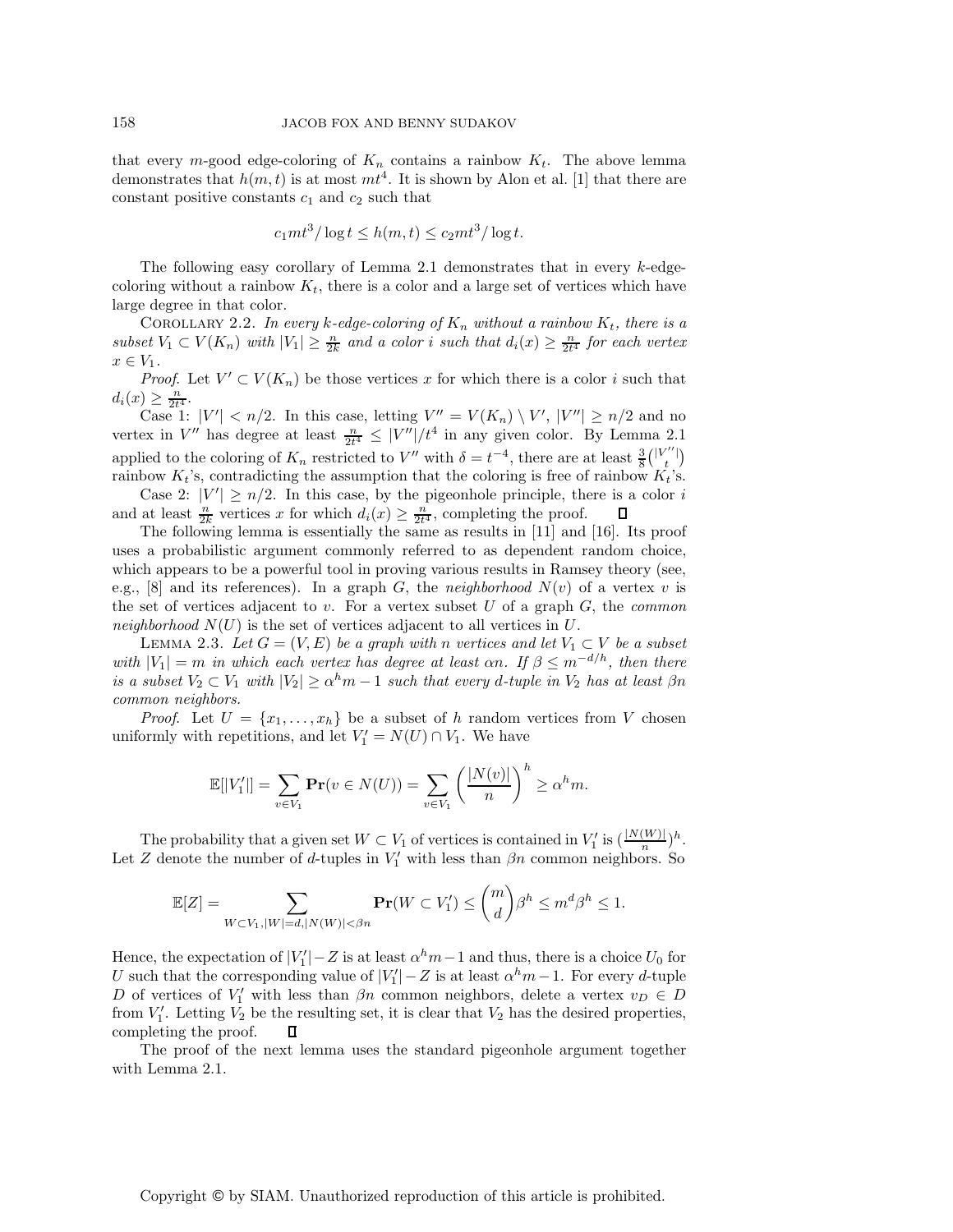LEMMA 2.4. Let  $d, k$  be integers with  $d, k \geq 2$ . Then every k-edge-coloring of  $K_n$ *with*  $n \geq d^{12k}$  *and without a rainbow*  $K_d$  *has a monochromatic*  $K_4$ *. In particular, we have*  $g(k, d) < d^{12k}$ *.* 

*Proof.* Suppose for contradiction that there is a k-edge-coloring of  $K_n$  with  $n \geq$  $d^{12k}$  and without a rainbow  $K_d$  and without a monochromatic  $K_4$ . By Lemma 2.1 with  $t = d$  and  $\delta = d^{-4}$ , this graph contains a vertex  $x_1$  with degree at least  $\frac{n}{d^4}$  in some color  $c_1$ . Pick this vertex  $x_1$  and let  $N_1$  be the set of vertices adjacent to  $x_1$  by color  $c_1$ . We will define a sequence  $x_1, \ldots, x_{2k+1}$  of vertices, a sequence  $c_1, \ldots, c_{2k+1}$ of colors, and a sequence  $V(K_n) \supset N_1 \supset \cdots \supset N_{2k+1}$  of vertex subsets. Once  $x_j$ ,  $c_j$ , and  $N_j$  have been defined, pick a vertex  $x_{j+1}$  in  $N_j$  such that there are at least  $\frac{|N_j|}{d^4}$  vertices in  $N_j$  connected to  $x_{j+1}$  by edges of the same color  $c_{j+1}$ . Let  $N_{j+1}$  be the same color of scaling  $N_j$ , that are adjacent to  $x_{j+1}$  by edges of sclape  $S$ . Note that the set of vertices in  $N_j$  that are adjacent to  $x_{j+1}$  by edges of color  $c_{j+1}$ . Note that  $|N_{j+1}| \geq d^{-4}|N_j|$  so

$$
|N_{2k+1}| \ge (d^{-4})^{2k+1} n \ge 1.
$$

Therefore, there is a color  $c$  that is represented at least three times in the list  $c_1, \ldots, c_{2k+1}$  and the three vertices  $x_{j_1}, x_{j_2}, x_{j_3}$  together with a vertex from  $N_{2k+1}$  form a monochromatic  $K_4$  in color c, where  $c_{j_1} = c_{j_1} = c_{j_2} = c$  with  $j_1 < j_2 < j_3$ . form a monochromatic  $K_4$  in color c, where  $c_{j_1} = c_{j_1} = c_{j_3} = c$  with  $j_1 < j_2 < j_3$ .

LEMMA 2.5. Let  $d, k, t$  be positive integers with  $3 \leq d \leq t$  and  $d \geq 40 \log t$ . If  $k \geq {d \choose 2}$ , then

(2.1) 
$$
g(k,t) \leq \max\left(4k g(k,t)^{\frac{20\log t}{d}} g(k,d), 2^{\binom{d}{2}} g\left(k-\binom{d}{2},t\right)\right).
$$

*Otherwise, we have*  $g(k, t) = g(k, d)$ *.* 

*Proof.* Note that if  $k < \binom{d}{2}$ , then a k-edge-coloring cannot have a rainbow  $K_d$ . Therefore,  $g(k,t) = g(k, d)$  in this case. So we assume  $k \geq {d \choose 2}$ . By the definition of  $g(k, t)$ , there is a k-edge-coloring of  $K_n$  with  $n = g(k, t)$  with no rainbow  $K_t$ and in which every  $K_4$  receives at least three colors. Consider such a coloring. By Corollary 2.2, there is a color i and a subset  $V_1 \subset V(K_n)$  with  $|V_1| \geq \frac{n}{2k}$  and  $d_i(x) \geq \frac{n}{2k}$  for every vertex  $x \in V$ . Apply Lemma 2.3 to the graph of color i with  $\alpha = \frac{1}{2k}$  $\frac{n}{2t^4}$  for every vertex  $x \in V_1$ . Apply Lemma 2.3 to the graph of color *i* with  $\alpha = \frac{1}{2t^4}$ ,  $\beta = 2^{-\binom{d}{2}}$ ,  $m = |V_1| \geq \frac{n}{2k}$ , and  $h = 4d^{-1} \log n$ . We can apply Lemma 2.3 since  $\beta < 2^{-d^2/4} = n^{-d/h} \le |V_1|^{-d/h}$ . So there is a subset  $V_2 \subset V_1$  such that

$$
|V_2| \ge \alpha^h m - 1 \ge \alpha^h m / 2 \ge (2t^4)^{-4d^{-1} \log n} \cdot \frac{n}{4k} \ge n^{1 - \frac{20 \log t}{d}} / (4k)
$$

and every subset of  $V_2$  of size d has at least  $\beta n = 2^{-\binom{d}{2}}n$  common neighbors in color i.

There are two possibilities: Either every  $K_d$  in  $V_2$  is not rainbow, or there is a  $K_d$  in  $V_2$  that is rainbow. In the first case, the k-edge-coloring restricted to  $V_2$  is free of rainbow  $K_d$ , so

$$
g(k,d) \ge |V_2| \ge n^{1 - \frac{20 \log t}{d}} / (4k).
$$

Since  $n = g(k, t)$ , we can restate this inequality as

$$
g(k,t) \le 4k g(k,t)^{\frac{20\log t}{d}} g(k,d).
$$

In the second case, there is a rainbow d-tuple  $R \subset V_2$  such that  $N_i(R)$ , the common neighborhood of R in color i, has cardinality at least  $\beta n$ . The  $\binom{d}{2}$  colors present in R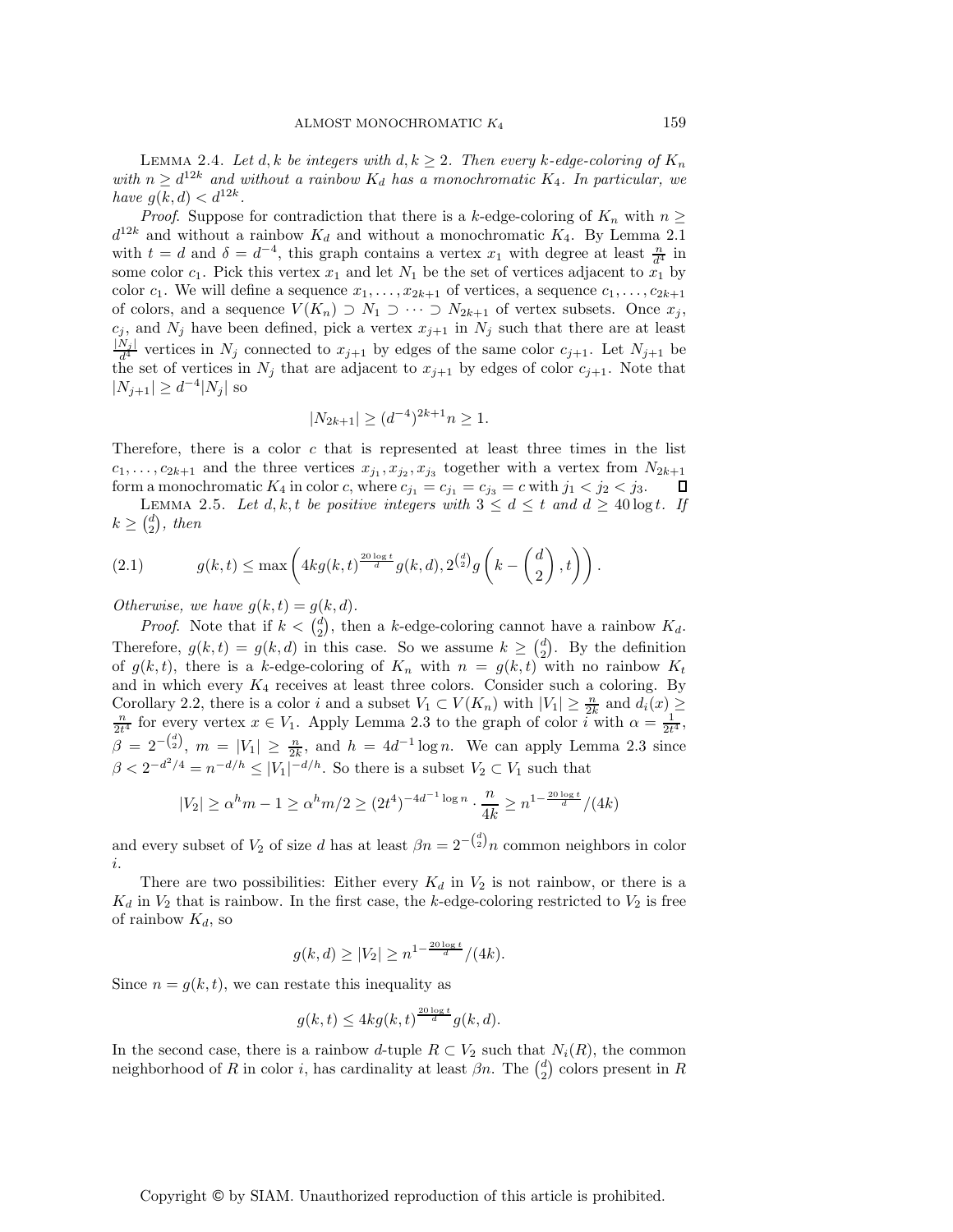cannot be present in  $N_i(R)$  since otherwise we would have a  $K_4$  using only two colors (the color i and the color that appears in both R and in  $N_i(R)$ ). In this case we have

$$
g\left(k - \binom{d}{2}, t\right) \ge |N_i(R)| \ge \beta n = 2^{-\binom{d}{2}}g(k, t).
$$

In either case we have

$$
g(k,t) \leq \max\left(4kg(k,t)^{\frac{20\log t}{d}}g(k,d), 2^{\binom{d}{2}}g\left(k-\binom{d}{2},t\right)\right),
$$

which completes the proof. Д

Having finished all the necessary preparation, we are now ready to prove Theorem 1.1, which says that  $g(k) \leq 2^{2000k}$  for  $k > 2^{100}$ . The iterated logarithm  $\log^* n$  is defined by  $\log^* n = 0$  if  $n \leq 1$  and otherwise  $\log^* n = 1 + \log^* \log n$ . It is straightforward to verify that  $\log^* n < \log n$  holds for  $n > 8$ .

*Proof of Theorem* 1.1. Note that  $q(k) = q(k, k)$  since no k-edge-coloring contains a rainbow  $K_k$ . Assume  $k > 2^{100}$  and suppose for contradiction that there is a kedge-coloring of  $K_n$  with  $n = g(k) \geq 2^{2000k}$  such that every  $K_4$  has at least three colors.

Let  $t_1 = k$ , and if  $t_i > 2^{100}$ , let  $t_{i+1} = (\log t_i)^2$ . We first exhibit several inequalities which we will use. We have  $t_{i+1} > 100 \log t_i$  and  $20 \frac{\log t_i}{t_{i+1}} = 20/\log t_i \leq \frac{1}{5}$ . Let  $\ell$  be the largest positive integer for which  $t_{\ell}$  is defined, so  $100^2 < t_{\ell} \leq 2^{100}$ . Note that  $\ell < 2 \log^* k$ , as one can easily check that  $t_{j+1} = (\log t_j)^2 = (2 \log \log t_{j-1})^2 < \log t_{j-1}$ .<br>Since  $\ell < 2 \log^* k \le 2 \log k$  and  $n \ge 2^{2000k}$ , then  $(4k)^\ell < n^{1/12}$ . For  $1 \le i \le \ell - 1$ , we have  $20/\log t_{\ell-i} < 5^{-i}$ . Indeed, for  $i = 1$ , since  $t_{\ell-1} > 2^{100}$ , we have  $20/\log t_{\ell-1} < 1/\epsilon$ . Suppose hy induction on i that we already have  $20/\log t$ 1/5. Suppose by induction on i that we already have  $20/\log t_{\ell-i} < 5^{-i}$ . Then  $t_{\ell-i} > 2^{20 \cdot 5^i}$  and therefore we have  $20/\log t_{\ell-i-1} = 20/\sqrt{t_{\ell-i}} \leq 20 \cdot 2^{-10 \cdot 5^i} < 5^{-i-1}$ . Therefore,  $\sum_{i=1}^{\ell-1} 20/\log t_i < \sum_{i=1}^{\infty} 5^{-i} \leq 1/4$ . Putting this together, we have

$$
(4k)^{\ell-1} n^{\sum_{i=1}^{\ell-1} 20/\log t_i} < n^{1/3}.
$$

To get an upper bound on  $g(k, k)$  we repeatedly apply Lemma 2.5. Given  $k' \leq k$ and  $t = t_i$ , to bound  $g(k', t)$ , we use this lemma with  $d = t_{i+1}$ . Note that we have  $d = t_{i+1} > 100 \log t_i$ , so indeed the condition of the lemma holds. If  $k' < {t_{i+1} \choose 2}$ , then  $g(k', t_i) = g(k', t_{i+1})$ . Otherwise, we have one of two possible upper bounds given by  $(2.1)$ . If the maximum of the two terms in  $(2.1)$  is the left bound, then

$$
g(k',t) \le 4k'g(k',t)^{\frac{20\log t}{d}}g(k',d) \le 4kn^{\frac{20\log t}{d}}g(k',d) = 4kn^{20/\log t_i}g(k',d);
$$

otherwise we have  $g(k',t) \leq 2^{j}g(k'-j,t)$  with  $j = \binom{d}{2}$ . Since  $\frac{g(k',t)}{g(k',t)}$ the left bound holds, we can accumulate only up to a total upper bound factor of  $\frac{g(k',t)}{g(k',d)} \leq 4kn^{20/\log t_i}$  if

$$
\prod_{i=1}^{l-1} 4kn^{20/\log t_i} = (4k)^{\ell-1} n^{\sum_{i=1}^{\ell-1} 20/\log t_i} < n^{1/3}
$$

in all of the applications of the left bound. When we use the right bound, we pick up a factor of  $\frac{g(k',t)}{g(k'-1)}$  $\frac{g(k',t)}{g(k'-j,t)} \leq 2^j$  with  $j = \binom{d}{2}$  and also decrease k' by j. Since in the end of the process  $k' \geq 3$ , this can give only another multiplicative factor of at most  $2^k$  in all of the applications of the right bound.

## Copyright © by SIAM. Unauthorized reproduction of this article is prohibited.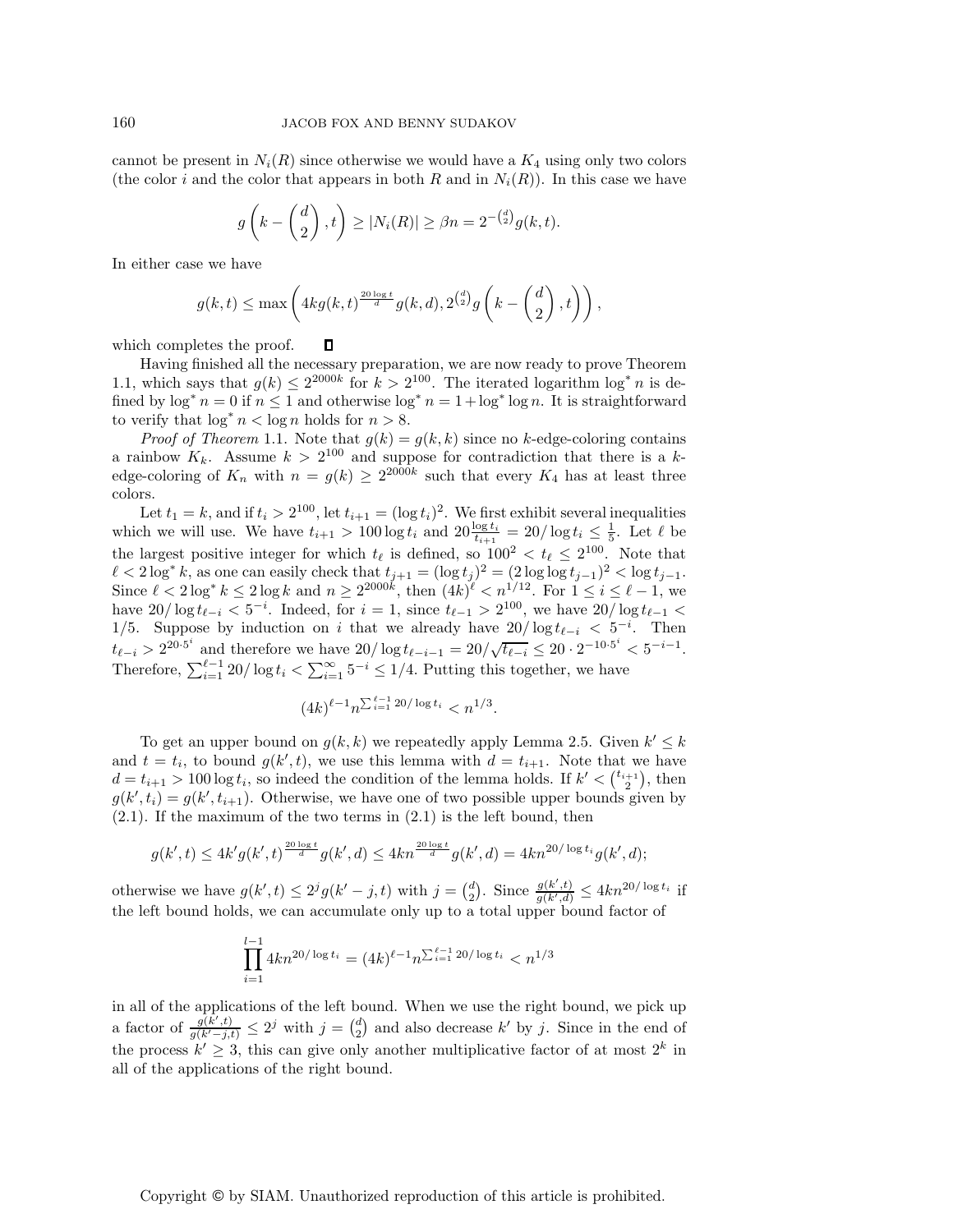As we already mentioned above, if  $k' < {t_{i+1} \choose 2}$ , then  $g(k', t_i) = g(k', t_{i+1})$ . There 2 fore when we finish repeatedly applying Lemma 2.5 we end up with a term of the form  $g(k_0, t_\ell)$  with  $k_0 \leq k$ . In that case, we use that  $t_\ell \leq 2^{100}$  together with Lemma 2.4 to bound it by  $g(k, t_\ell) \leq t_\ell^{12k} \leq 2^{1200k}$ . Putting this all together, we obtain the upper bound

$$
n = g(k) = g(k, k) < n^{1/3} 2^k g(k, t_\ell) < 2^{1201k} n^{1/3},
$$

 $\Box$ 

which implies that  $n < 2^{2000k}$ . This completes the proof.

**3. Monochromatic or rainbow cliques.** In this section, we prove bounds on the smallest n, denoted by  $M(k, t, s)$ , such that every k-edge-coloring of  $K_n$  contains a monochromatic  $K_t$  or a rainbow  $K_s$ . The following proposition is a straightforward generalization of Lemma 2.4.

PROPOSITION 3.1. We have  $M(k, t, s) \leq s^{4kt}$ .

Let  $M_s(t_1,\ldots,t_k)$  be the maximum n such that there is a k-edge-coloring of  $K_n$ with colors  $\{1,\ldots,k\}$  without a rainbow  $K_s$  and without a monochromatic  $K_t$  in color i for  $1 \leq i \leq k$ . The above proposition follows from repeated application of the following recursive bound.

Lemma 3.2. *We have*

$$
M_s(t_1,...,t_k) \leq s^4 \max_{1 \leq i \leq k} M_s(t_1,...,t_i-1,...,t_k).
$$

*Proof.* By Lemma 2.1, for every edge-coloring of  $K_n$  without a rainbow  $K_s$ , there is a vertex v with degree at least  $n/s<sup>4</sup>$  in some color i. If the coloring of  $K_n$  does not contain a monochromatic  $K_{t_i}$  in color i, then the neighborhood of v in color i has at least  $n/s^4$  vertices and does not contain  $K_{t_i-1}$  in color *i*, completing the proof.  $\Box$ 

Using a slightly better estimate by Alon et al. [1] (which we mentioned earlier) instead of Lemma 2.1, one can improve the constant in the exponent of the above proposition from 4 to 3. Together with the next lemma, Proposition 3.1 determines  $M(k, t, 3)$  up to a constant factor in the exponent.

LEMMA 3.3. For all positive integers k and t with k even and  $t \geq 3$ , we have  $M(k, t, 3) > 2^{kt/4}.$ 

*Proof.* To prove the lemma, it suffices by induction to prove  $M(k, t, 3) - 1 \geq$  $2^{t/2} (M(k-2, t, 3) - 1)$  for all  $k \geq 2$  and  $t \geq 3$ . Consider a 2-edge-coloring  $C_1$  of  $K_m$  with  $m = 2^{t/2}$  and without a monochromatic  $K_t$ . Such a 2-edge-coloring exists by the well-known lower bound of Erdős [5] on the 2-color Ramsey number  $R(t, 2)$ . Consider also a  $(k-2)$ -edge-coloring  $C_2$  of  $K_r$  with  $r = M(k-2, t, 3) - 1$  without a rainbow triangle and without a monochromatic  $K_t$ . We use these two colorings to make a new edge-coloring  $C_3$  of  $K_{mr}$  with k colors: We first partition the vertices of  $K_{mr}$  into m vertex subsets  $V_1, \ldots, V_m$  each of size r, and color any edge  $e = (v, w)$ with  $v \in V_i, w \in V_j$ , and  $i \neq j$  by the color of  $(i, j)$  in the 2-edge-coloring  $C_1$  of  $K$  and solor within soch  $V_i$  identical to the soloring  $C_i$  of  $K$ . First we show that  $K_m$ , and color within each  $V_i$  identical to the coloring  $C_2$  of  $K_r$ . First we show that coloring  $C_3$  has no rainbow triangle. Indeed, consider three vertices of  $K_{mr}$ . If all three vertices lie in the same vertex subset  $V_i$ , then the triangle between them is not rainbow by the assumption on coloring  $C_2$ . If exactly two of the three vertices lie in the same vertex subset, then the two edges from these vertices to the third vertex will receive the same color. Finally, if they lie in three different vertex subsets, then the triangle between them receives only colors from  $C_1$  and is not rainbow since  $C_1$  is a 2-coloring. Similarly, one can see that coloring  $C_3$  has no monochromatic  $K_t$ , which completes the proof  $\qquad \qquad \Box$ completes the proof.